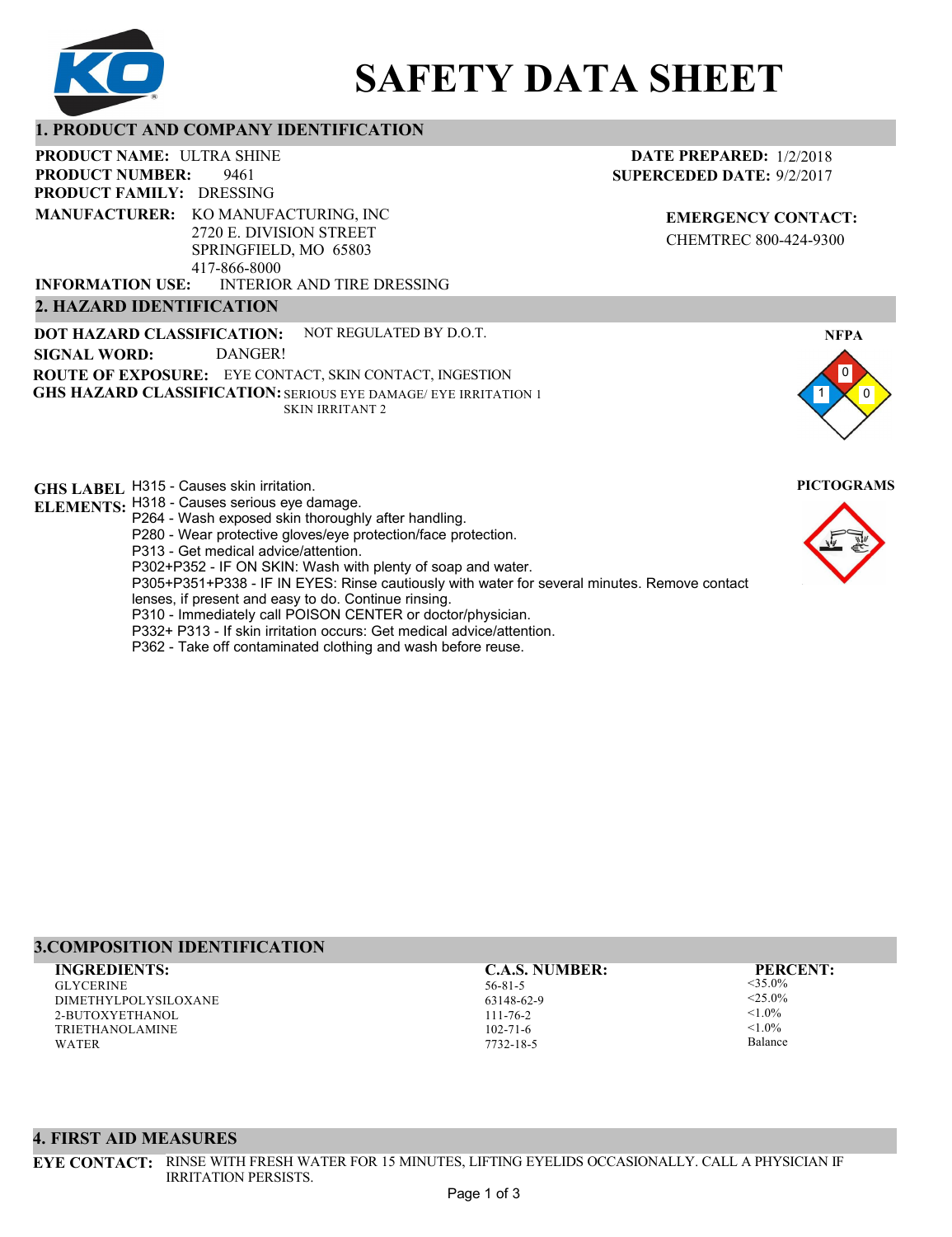# 9461 **PRODUCT NUMBER: PRODUCT NAME: ULTRA SHINE**

# **DATE PREPARED:** 1/2/2018 **SUPERCEDED DATE:** 9/2/2017

# **4. FIRST AID MEASURES - CONTINUED**

**SKIN CONTACT:** RINSE WITH PLENTY OF FRESH WATER AND REMOVE CONTAMINATED CLOTHING IMMEDIATELY. CALL A PHYSICIAN IF IRRITATION PERSISTS.

**INGESTION:** DO NOT INDUCE VOMITING. CALL A PHYSICIAN IMMEDIATELY. IF CONSCIOUS, GIVE LARGE QUANTITIES OF WATER. DO NOT GIVE ANYTHING BY MOUTH IF UNCONSCIOUS.

**INHALATION:** IF OVERCOME BY EXPOSURE, REMOVE VICTIM TO FRESH AIR IMMEDIATELY. GIVE OXYGEN OR ARTIFICIAL RESPIRATION AS NEEDED. CALL A PHYSICIAN IMMEDIATELY.

#### **5. FIRE FIGHTING MEASURES**

**FLAMMABLE PROPERTIES:** NON FLAMMABLE.

**FLASH POINT:** DOES NOT FLASH.

**SUITABLE EXTINGUISHING MEDIA:** DRY CHEMICAL, FOAM OR CARBON DIOXIDE, WATER SPRAY.

**UNSUITABLE EXTINGUISHING MEDIA:** NOT ESTABLISHED.

**SPECIFIC HAZARDS ARISING** NONE KNOWN.

#### **FROM THE CHEMICAL:**

**PROTECTIVE EQUIPMENT AND PRECAUTIONS FOR FIREFIGHTERS:** APPPROVED) AND FULL PROTECTIVE GEAR. WEAR SELF-CONTAINED BREATHING APPARATUS (PRESSURE DEMAND MSHA/NIOSH

### **6. ACCIDENTAL RELEASE MEASURES**

**PERSONAL PRECAUTIONS:** AVOID CONTACT WITH EYES AND SKIN. SPILL AREA MAY BE SLIPPERY. WEAR PROPER PROTECTIVE EQUIPMENT WHEN DEALING WITH RELEASE.

**ENVIRONMENTAL PRECAUTIONS:** CONTAIN SPILL TO AVOID RELEASE TO THE ENVIRONMENT. KEEP CONTAINER TIGHTLY CLOSED WHEN NOT IN USE.

**METHODS FOR CONTAINMENT** COLLECT FOR DISPOSAL USING AN INERT ABSORBENT MATERIAL AND TRANSFER TO A **AND CLEAN-UP:** CONTAINER FOR REUSE OR DISPOSAL.

#### **7. HANDLING AND STORAGE**

**HANDLING:** HANDLE WITH CARE AND AVOID CONTACT WITH EYES AND SKIN. ALWAYS WEAR PROPER CHEMICAL RESISTANT PROTECTIVE EQUIPMENT 29CFR1910.132-138. WASH THOROUGHLY AFTER HANDLING.

**STORAGE:** STORE IN A COOL, DRY PLACE. KEEP OUT OF REACH OF CHILDREN. KEEP LID TIGHTLY CLOSED WHEN NOT IN USE.

#### **8. EXPOSURE CONTROLS/PERSONAL PROTECTION**

**ENGINEERING CONTROLS:** NONE REQUIRED UNDER NORMAL USE.

**EYE / FACE PROTECTION:** CHEMICAL SAFETY GLASSES.

**SKIN PROTECTION:** CHEMICAL RESISTANT GLOVES.

**THRESHOLD LIMIT VALUE (TLV):** TRIETHANOLAMINE, 5 MG/M³; 2-BUTOXYETHANOL, 20 PPM

# **9. PHYSICAL AND CHEMICAL PROPERTIES**

**PHYSICAL STATE:** LIQUID. **APPEARANCE: ODOR: BOILING POINT:** NOT ESTABLISHED. **FREEZING POINT:** NOT ESTABLISHED. **SPECIFIC GRAVITY:** 1.06 **pH (1%): EVAPORATION RATE:** NOT ESTABLISHED. **FLASH POINT: LOWER FLAMMABILITY/EXPLOSIVE LIMIT:** NOT ESTABLISHED. 8.0-9.0 DOES NOT FLASH. LIGHT VIOLET LIQUID. GRAPE SCENT. **VISCOSITY: REALITIVE DENSITY:** 8.8 LBS./GL. **SOLUBILITY: VAPOR PRESSURE:** NOT ESTABLISHED. **VAPOR DENSITY:** NOT ESTABLISHED. **DECOMPOSITION** NOT ESTABLISHED. **TEMPERATURE: PARTICAL COEFFICIENT:** NOT ESTABLISHED. **N-OCTANOL/WATER** NOT ESTABLISHED. SOLUBLE.

**UPPER FLAMMABLE/EXPLOSIVE LIMIT:** NOT ESTABLISHED.

**AUTO-IGNITION TEMPERATURE:** NOT ESTABLISHED.